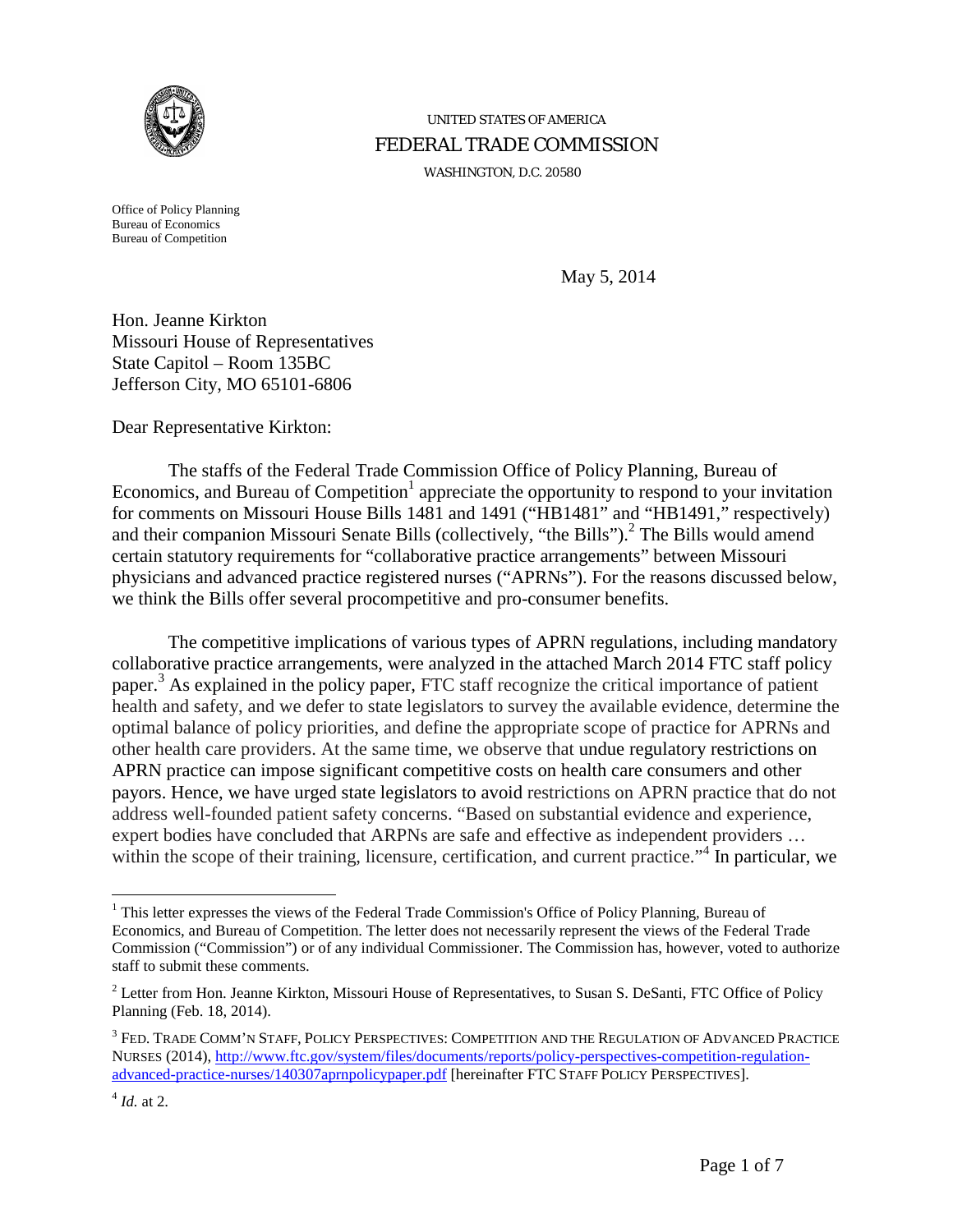suggest that "[m]andatory . . . collaborative practice agreement requirements are likely to impede competition among health care providers . . . leading to decreased access to health care services, higher health care costs, reduced quality of care, and less innovation in health care delivery.<sup>5</sup>

We hope you will keep these considerations in mind as you evaluate the Bills.

### **Discussion**

# **I. HB1491**

HB1491 would establish particular licensure requirements for APRNs, to be implemented by the Board of Nursing. HB1491 also appears to provide that APRNs may, within the scope of their practice and training, assess and diagnose patients, and order both diagnostic and therapeutic tests and procedures, without obtaining a collaborative practice arrangement with a particular physician.<sup>6</sup>

Section III of the FTC staff policy paper discusses in detail the potential competitive harms from overly restrictive APRN physician supervision requirements, and also identifies the types of mandatory collaboration arrangements that often amount to *de facto* physician supervision requirements.<sup>7</sup> In brief, the policy paper suggests that:

- 1) supervision or "collaborative practice" requirements exacerbate well-documented provider shortages that could be mitigated by expanding APRN practice;
- 2) such requirements may increase health care costs and prices;
- 3) rigid statutory requirements may needlessly constrain innovation in health care delivery; and
- 4) such mandates do not appear necessary to achieve the benefits of coordinated care.

 <sup>5</sup> *Id.* at 37.

<sup>&</sup>lt;sup>6</sup> Within the scope of APRN practice, HB1491 would permit, among other things, "(a) Patient assessment that leads to advanced diagnosis . . . ; (b) Ordering diagnostic and therapeutic tests and procedures; (c) Performing tests and procedures within the scope of practice and interpreting and using results to further patient care; (d) Ordering treatments consistent with specialty population training . . . and using nursing, medical, therapeutic, and corrective measures to treat illness and improve health status; . . . and (g) Ordering appropriate medications in accordance with prescriptive authority." HB1491, Section A, amending MO. REV. STAT. § 335.016. Nothing in HB1491 requires that an APRN enter into a collaborative practice agreement. HB1491 does stipulate a revision to MO. REV. STAT. § 335.019.2., such that "[a]ll licensed APRNs are authorized to: (1) Prescribe and institute medication therapy within such APRN's practice and specialty ...." It is unclear, however, how this provision will be read in conjunction with MO. REV. STAT. § 338.198, which could be read to require a collaborative practice agreement before a pharmacist may fill a prescription from an APRN, notwithstanding other provisions of Missouri law.

<sup>7</sup> FTC STAFF POLICY PERSPECTIVES, *supra* note 3, at 18-38.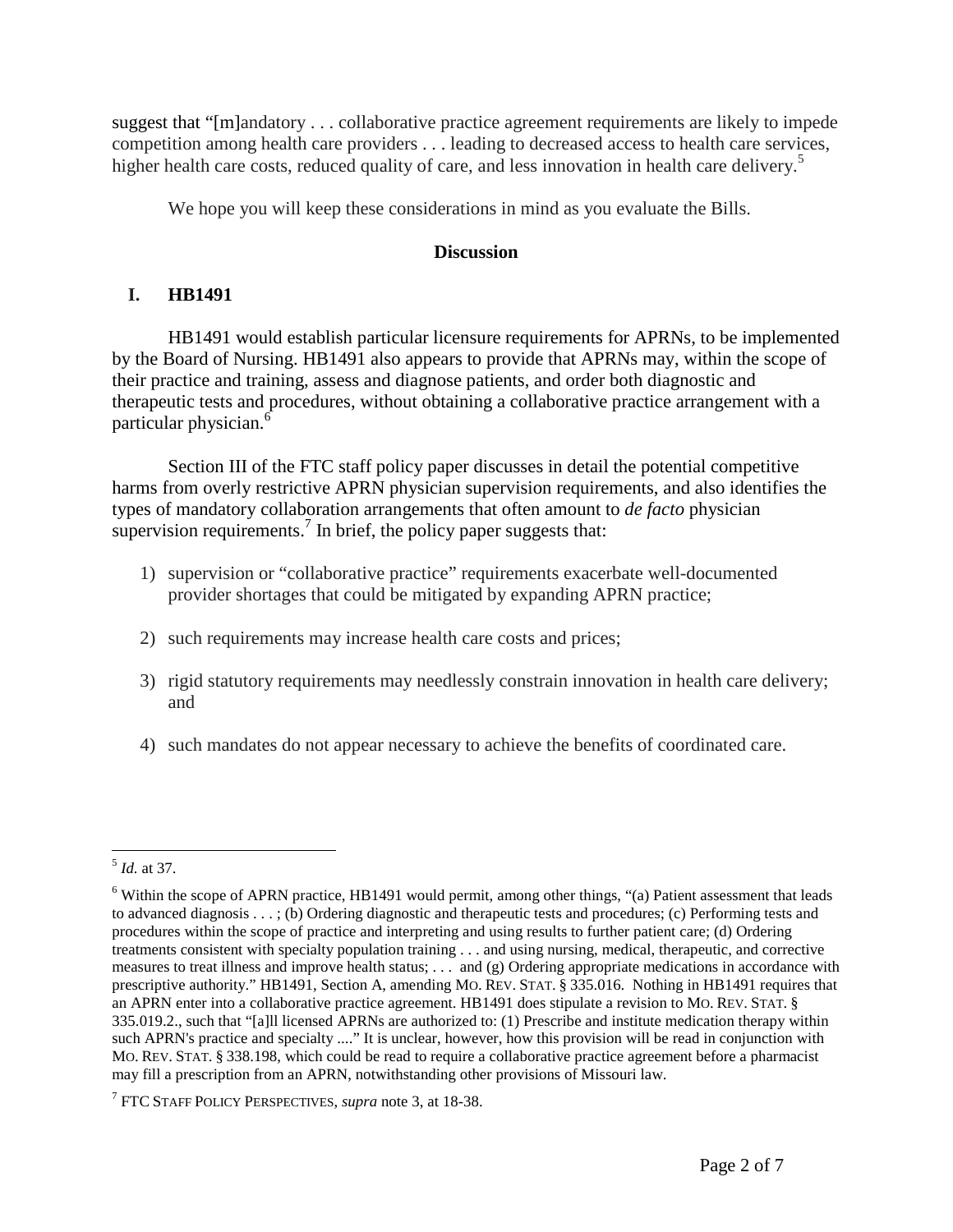First, the United States faces a substantial and growing shortage of physicians, especially in primary care. <sup>8</sup> As a result, for many Americans, including some in Missouri, access to basic health care services may be limited, especially in poor or rural areas.<sup>9</sup> According to the Missouri Department of Health and Senior Services, "[h]ealth care resources in rural Missouri are limited, even for those who have health insurance, have no financial difficulty, and have access to transportation. . . . As regards access to primary health care services, the vast majority of rural counties are designated as Health Professional Shortage Areas (HPSAs)."<sup>10</sup> Across the country, APRNs already "make up a greater share of the primary care workforce in less densely populated areas, less urban areas, and lower income areas, as well as in HPSAs."<sup>11</sup>

Second, APRNs tend to provide care at lower cost than physicians when they are not subject to unnecessary regulatory requirements. Maintaining undue legal or regulatory hurdles may raise the costs of APRN services, reducing supply and further diminishing access to basic primary care. Moreover, both patients and third-party payors are harmed to the extent that costs are instead passed along as higher prices.<sup>12</sup> In contrast, when the regulatory costs of APRN services decline (e.g., by removing particular collaborative practice requirements), the supply of professionals willing to offer those services at any given price is likely to increase. In underserved areas and for underserved populations, the benefits of expanding supply are clear: consumers are likely to gain access to services that otherwise would be unavailable.<sup>13</sup> Even in well-served areas, a supply expansion will tend to lower prices and drive down health care  $costs<sup>14</sup>$ 

<span id="page-2-0"></span>Third, "rigid supervision [and collaborative arrangement] requirements may impede, rather than foster, development of effective models of team-based care."<sup>15</sup> Health care providers that employ or contract with APRNs typically develop and implement their own practice protocols, hierarchies of supervision, and models of team-based collaboration to promote quality

<sup>9</sup> *Id.* at 21.

<sup>10</sup> MELISSA VAN DYNE ET AL., MISSOURI DEP'T HEALTH AND SENIOR SERVS., HEALTH IN RURAL MISSOURI: BIENNIAL REPORT, 2012-2013, 4-5 (2014) ("Of the 101 rural counties, 98 are Primary Medical HPSAs.").

<sup>11</sup> FTC STAFF POLICY PERSPECTIVES, *supra* note 3, at 25.

<sup>12</sup> *Id.* at 27-28.

<sup>14</sup> The National Governors Association recognized the impact of this supply expansion in its NGA PRIMARY CARE PAPER, *supra* note [13.](#page-2-0)

 <sup>8</sup> *Id.* at 20.

<sup>&</sup>lt;sup>13</sup> "Expanded APRN practice is widely regarded as a key strategy to alleviate provider shortages, especially in primary care, in medically underserved areas, and for medically underserved populations." *Id.* at 20 (citing, e.g., INST. OF MED., NAT'L ACAD. OF SCIENCES, THE FUTURE OF NURSING: LEADING CHANGE, ADVANCING HEALTH 98- 103, 157- 61 annex 3-1 (2011) [hereinafter IOM FUTURE OF NURSING REPORT]; CHRISTINE E. EIBNER ET AL., RAND HEALTH REPORT SUBMITTED TO THE COMMONWEALTH OF MASSACHUSETTS, CONTROLLING HEALTH CARE SPENDING IN MASSACHUSETTS: AN ANALYSIS OF OPTIONS 99 (2009),

[http://www.rand.org/content/dam/rand/pubs/technical\\_reports/2009/RAND\\_TR733.pdf;](http://www.rand.org/content/dam/rand/pubs/technical_reports/2009/RAND_TR733.pdf) NAT'L GOVERNORS ASS'N, NGA PAPER: THE ROLE OF NURSE PRACTITIONERS IN MEETING INCREASING DEMAND FOR PRIMARY CARE (2012), <http://www.nga.org/files/live/sites/NGA/files/pdf/1212NursePractitionersPaper.pdf> [hereinafter NGA PRIMARY CARE PAPER]).

<sup>15</sup> FTC STAFF POLICY PERSPECTIVES, *supra* note 3, at 34.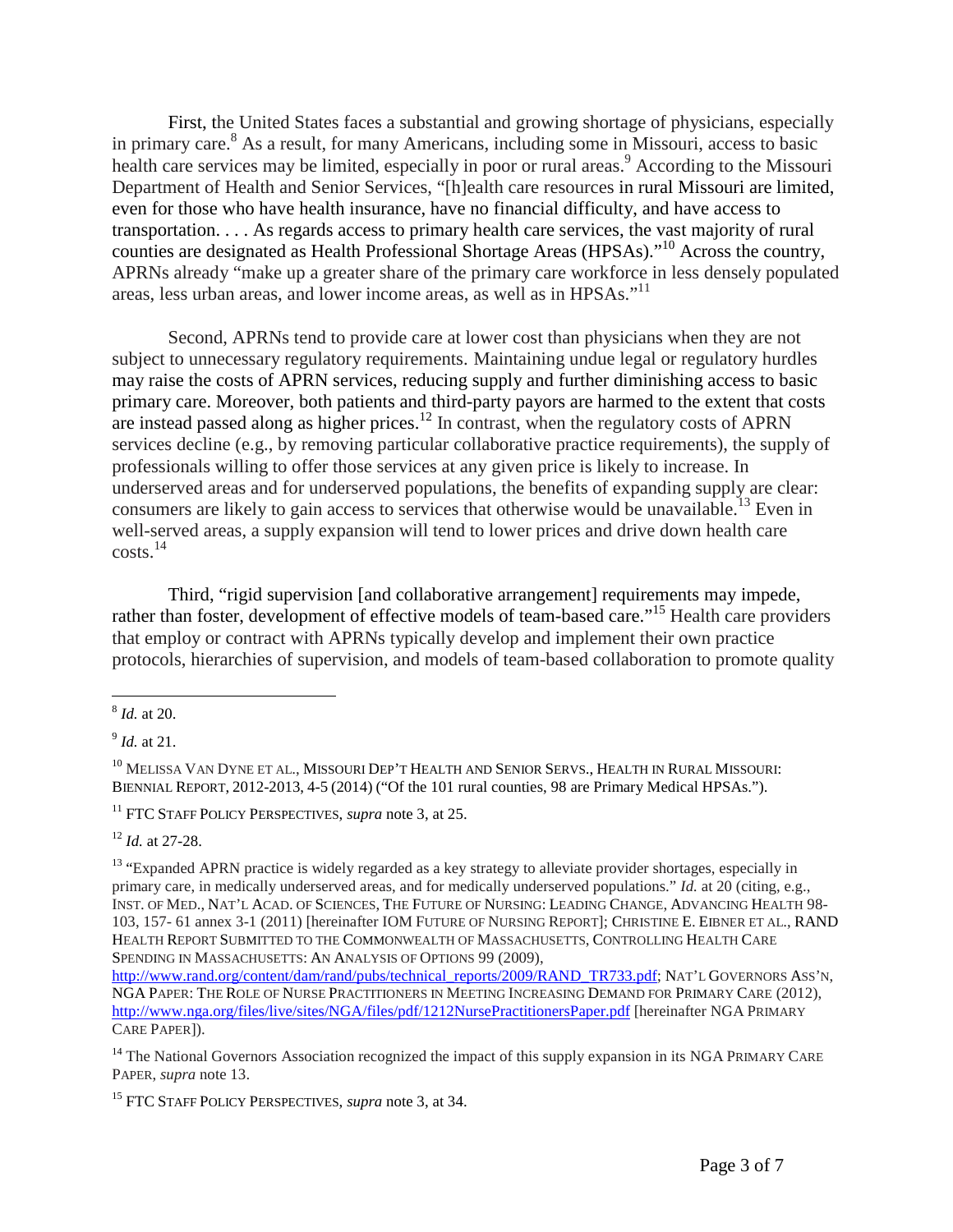of care, satisfy their business objectives, and comply with applicable regulatory requirements. New models of collaboration represent an important form of innovation in health care delivery. Proponents of team-based care have recognized the importance of this type of innovation, given the myriad approaches to team-based care that may succeed in different practice settings.<sup>16</sup> Rigid collaborative practice requirements "can arbitrarily constrain this type of innovation, as they can impose limits or costs on new and beneficial collaborative arrangements, limit a provider's ability to accommodate staffing changes across central and satellite facilities or preclude some provider strategies altogether."<sup>17</sup>

Fourth, we have seen no evidence that statutory collaborative practice agreement requirements are necessary to achieve the benefits of team-based health care. On the contrary, as noted above, rigid supervision and collaboration requirements may impede, rather than foster, development of effective models of team-based care.<sup>18</sup> Collaboration between APRNs and physicians is common in all states, including those that permit APRNs to practice without mandatory collaborative practice agreements.<sup>19</sup> Most APRNs work for institutional providers or physician practices, with established channels of collaboration and supervision, and even "independently" practicing APRNs typically consult physicians and refer patients as appropriate.<sup>20</sup> HB1491 would maintain state-level APRN oversight to ensure safe and responsible practice within a variety of care delivery settings, including a requirement of collaboration and referral to meet patients' needs.

HB1491 appears consistent with FTC staff's recommendation that state legislators avoid imposing restrictions on APRN scope of practice, unless those restrictions are necessary to address well-founded patient safety concerns. As noted above, "[b]ased on substantial evidence and experience, expert bodies have concluded that ARPNs are safe and effective as independent providers of many health care services within the scope of their training, licensure, certification, and current practice."<sup>21</sup>

 <sup>16</sup> *Id.* at 31 (citing Pamela Mitchell et al., Nat'l Acad. of Sciences, Inst. of Med. Discussion Paper, *Core Principles & Values of Effective Team-Based Health Care* (2012), http://www.iom.edu/~/media/Files/Perspectives-Files/2012/ Discussion-Papers/VSRT-Team-Based-Care-Principles-Values.pdf (IOM-sponsored inquiry into collaborative or team-based care)).

<sup>17</sup> *Id.* at 32.

<sup>&</sup>lt;sup>18</sup> *Id.* at 34 (citing INST. OF MED., NAT'L ACAD. OF SCIENCES, DELIVERING HIGH QUALITY CANCER CARE: CHARTING A NEW COURSE FOR A SYSTEM IN CRISIS, 171-81 (2013) (discussing importance of and different approaches to teambased care in cancer treatment, and roles of APRNs)). Regarding the evolution and diversity of team-based care, see generally, Pamela Mitchell et al., Nat'l Acad. of Sciences, Inst. of Med. Discussion Paper, *Core Principles & Values of Effective Team-Based Health Care* (2012), http://www.iom.edu/~/media/Files/Perspectives-Files/2012/ Discussion-Papers/VSRT-Team-Based-Care-Principles-Values.pdf.

<sup>19</sup> Regarding diverse practice settings and collaboration, see IOM FUTURE OF NURSING REPORT, *supra* note 13, at 23, 58-59, 65-67, 72-76; *see generally* Mitchell et al., *supra* note 18.

 $20$  A report by the Robert Wood Johnson Foundation describes several private and public models of innovative ways to use APRNs in team-based care. ROBERT WOOD JOHNSON FOUND., HOW NURSES ARE SOLVING SOME OF PRIMARY CARE'S MOST PRESSING CHALLENGES (2012), http://www.rwjf.org/content/dam/files/rwjf-web-files/ Resources/2/cnf20120810.pdf.

<sup>21</sup> FTC STAFF POLICY PERSPECTIVES, *supra* note 3, at 3 (citing, e.g., IOM FUTURE OF NURSING REPORT, *supra* note [13,](#page-2-0) at 98-99; NGA PRIMARY CARE PAPER, *supra* note [13,](#page-2-0) at 7-8; EIBNER ET AL., RAND HEALTH REPORT, *supra* note 13).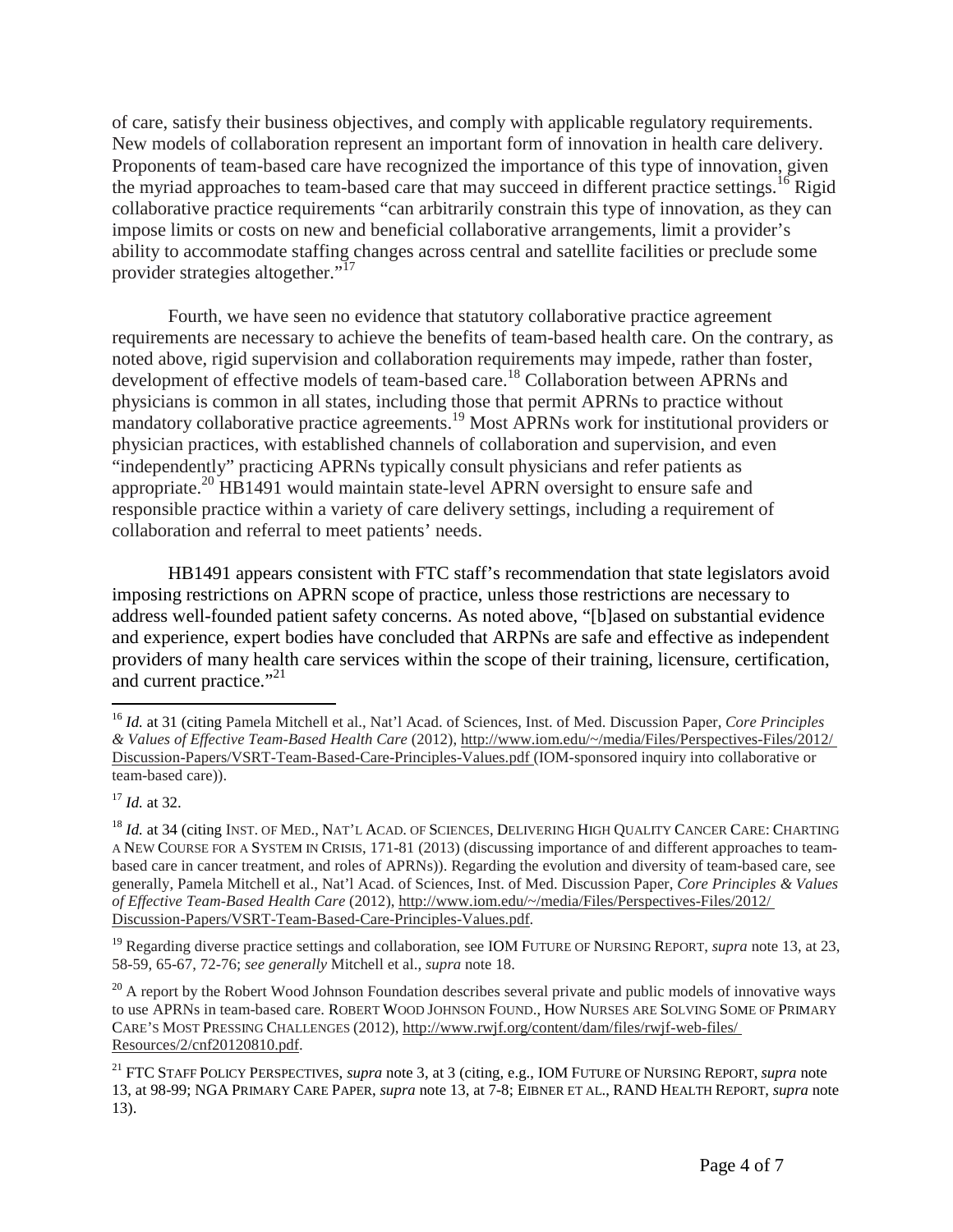#### **II. HB1481**

HB1481 amends several of Missouri's current requirements for collaborative practice arrangements. In particular, HB1481 permits "effective electronic collaboration" between an APRN and a physician, instead of stipulating a particular physical distance between them; and HB1481 permits a collaborating physician to review an APRN's records via electronic chart review.<sup>22</sup> We see several potential benefits of HB1481 with respect to innovation in the adoption of health information technology, although we note that HB1481 would operate within the confines of mandatory collaborative practice arrangements, about which we have raised significant competitive concerns. It is therefore likely to be less beneficial for competition and consumers than HB1491.

Health information technology is expanding rapidly, and the development of new models of basic care delivery (including retail clinics staffed primarily by APRNs)<sup>23</sup> creates an even greater need to facilitate efficient exchanges of health information among various health care providers. Effective electronic communication and chart review represent the type of innovative response to developments in health care delivery that FTC staff encourages in its policy paper.<sup>24</sup>

It is also possible that HB1481 would lower the costs of the collaborative practice arrangements now required under Missouri law. First, even established collaborations might find it more efficient to carry out some of their communications and chart review electronically, rather than in person. Second, by removing arbitrary geographic constraints on collaboration agreements, HB1481 may facilitate competition in collaboration, permitting APRNs and physicians to form more effective and efficient collaboration agreements.<sup>25</sup> Regarding the types of geographic limits addressed in HB1481, the policy paper notes:

FTC staff have seen some evidence that the costs of collaborative practice agreements, including prices paid by APRNs to physicians, may be especially high in markets exhibiting certain characteristics. For example, APRNs may find it particularly difficult to form such contracts in rural or other underserved areas where collaborating physicians are in short supply.<sup>26</sup>

 <sup>22</sup> HB1481, amending MO. REV. STAT. § 334.104.3.

<sup>23</sup> FTC STAFF POLICY PERSPECTIVES, *supra* note 3, at 33.

<sup>24</sup> *Id.* at 3-4.

<sup>&</sup>lt;sup>25</sup> "[R]estrictions on the permissible physical distance between APRNs and supervising doctors may restrict providers' ability to develop new models of networked or telemedicine-facilitated collaboration." FTC STAFF POLICY PERSPECTIVES, *supra* note 3, at 32-33 (citing Comment from FTC Staff to the Hon. Daphne Campbell, Fla. House of Representatives (Mar. 22, 2011), [http://www.ftc.gov/os/2011/03/V110004campbell-florida.pdf;](http://www.ftc.gov/os/2011/03/V110004campbell-florida.pdf) MO. CODE REGS. ANN. tit. 20 § 2150-5.100 (2) (A)-(B)).

<sup>26</sup> FTC STAFF POLICY PERSPECTIVES, *supra* note 3, at 30.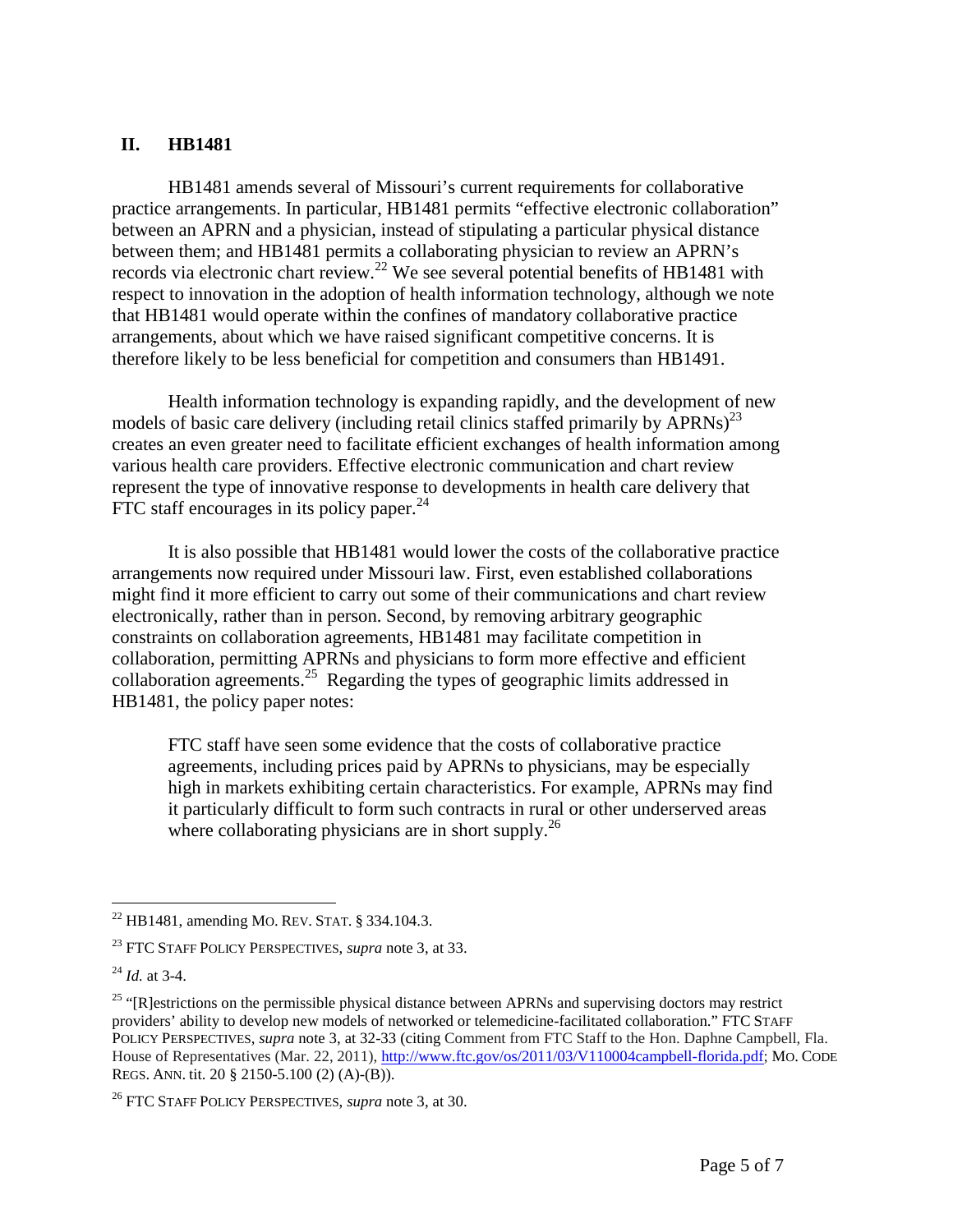Permitting effective electronic collaboration without arbitrary distance limits may help alleviate this problem in Missouri, as APRNs and physicians would be able to bypass local shortages and look elsewhere in the state for effective, and competitively priced, collaborators.

#### **Conclusion**

To promote competition in health care markets, it may be important to scrutinize relevant safety and quality evidence to determine whether or where legitimate safety concerns exist and, if so, whether mandatory collaborative practice requirements are likely to address them. To that end, FTC staff have looked to the findings of the Institute of Medicine and other expert bodies on issues of APRN safety, effectiveness, and efficiency. Based on their findings and our own reviews of pertinent literature, mandatory collaborative practice agreements do not appear to be justified by legitimate health and safety concerns, which is why we believe HB1491 may offer significant benefits for Missouri health care consumers. We hope you will carefully consider this body of research when considering whether there is adequate countervailing evidence to justify maintaining Missouri's current collaborative practice requirements.

Further, we hope you will consider that both HB1491 and 1481 would eliminate statutory requirements that may impose substantial competitive costs on health care providers and deter procompetitive innovation in health care delivery, to the ultimate detriment of Missouri health care consumers, as well as both public and private thirdparty payors.

We appreciate your consideration of these issues, and we hope the attached FTC staff policy paper will be helpful in your deliberations.